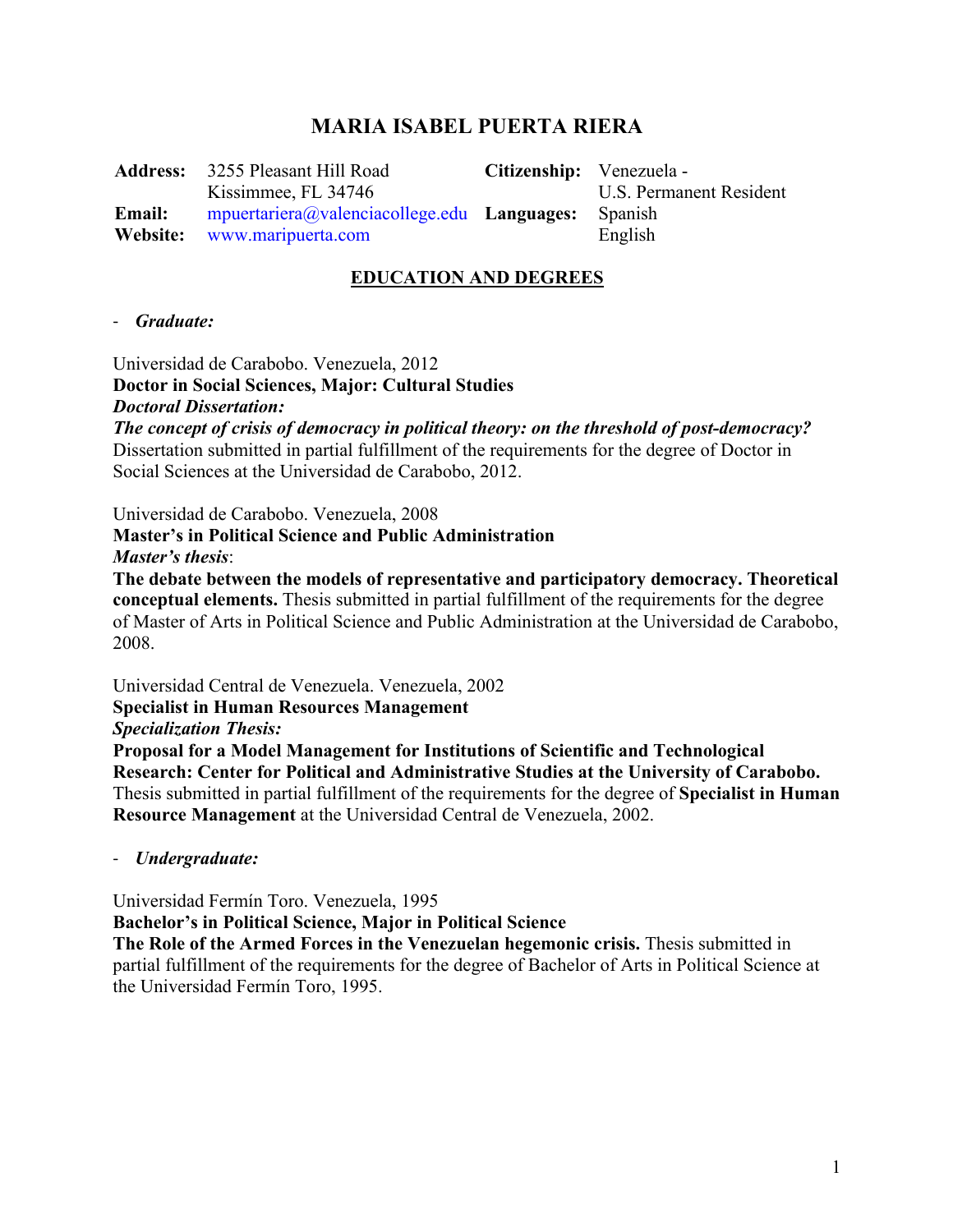### **ACADEMIC AFFILIATIONS (current)**

#### **VALENCIA COLLEGE**

Adjunct Professor July 2017 to present Visiting Professor - August 2021- May 2022 Poinciana and Osceola Campuses Department of Political Science

### **ANA G. MENDEZ UNIVERSITY**

Part-Time Faculty From: June 2016 to Present Metro Orlando Campus – Online Campus (Puerto Rico) Department of Social Sciences

#### **TEACHING EXPERIENCE**

#### **VALENCIA COLLEGE**

POS 2112 - State and Local Government, 2017 POS 2041 - U.S. Government & POS 2112 - State and Local Government, 2018 POS 2002 - International Politics (online and on-campus), POS 2041 - U.S. Government (online and on campus), POS 2112- State and Local Government, 2019, 2020, 2021, 2022

#### **ANA G. MENDEZ UNIVERSITY**

SOCI 358-O Social Problems of the Hispanic Community in United States, 2021, 2022 SOSC 101 - Introduction to Social Sciences, I; SOSC 102 - Introduction to Social Sciences II, SOSC 103 Introduction to Social Sciences Compendiu, (online), 2020, 2021, 2022 SOSC 258-O Research Techniques in Social Sciences, SOSC -112-O Individual, Community, Government, and Social Responsibility, II 2019, 2020, 2021, 2022 SOSC 303-O Applied Statistics Methods for Social Sciences, 2018 SOSC 203-O Principles of Sociology, 2018, 2019, 2020, 2021 SOCI 203 -O Principles of Sociology, 2021 SOSC 213-O Social Problems, SOSC -111-O & 112-O Individual, Community, Government, and Social Responsibility, I & II, 2018, 2019, 2020, 2021, 2022 SOSC 303-O Applied Statistics Methods for Social Sciences, 2016, 2017 SOSC 258-O Research Techniques in Social Sciences, 2017 SOSC 250-O Statistics Methods for Social Sciences, 2016 SOSC 225-O Contemporary Economic and Political Issues, 2016

#### **PAST ACADEMIC POSITIONS AND TEACHING EXPERIENCE**

#### **UNIVERSIDAD DE CARABOBO**

Associate Professor 2012-2018 Aggregate Professor 2009 Assistant Professor 2008 Instructor Professor 2007 Adjunct Professor 2000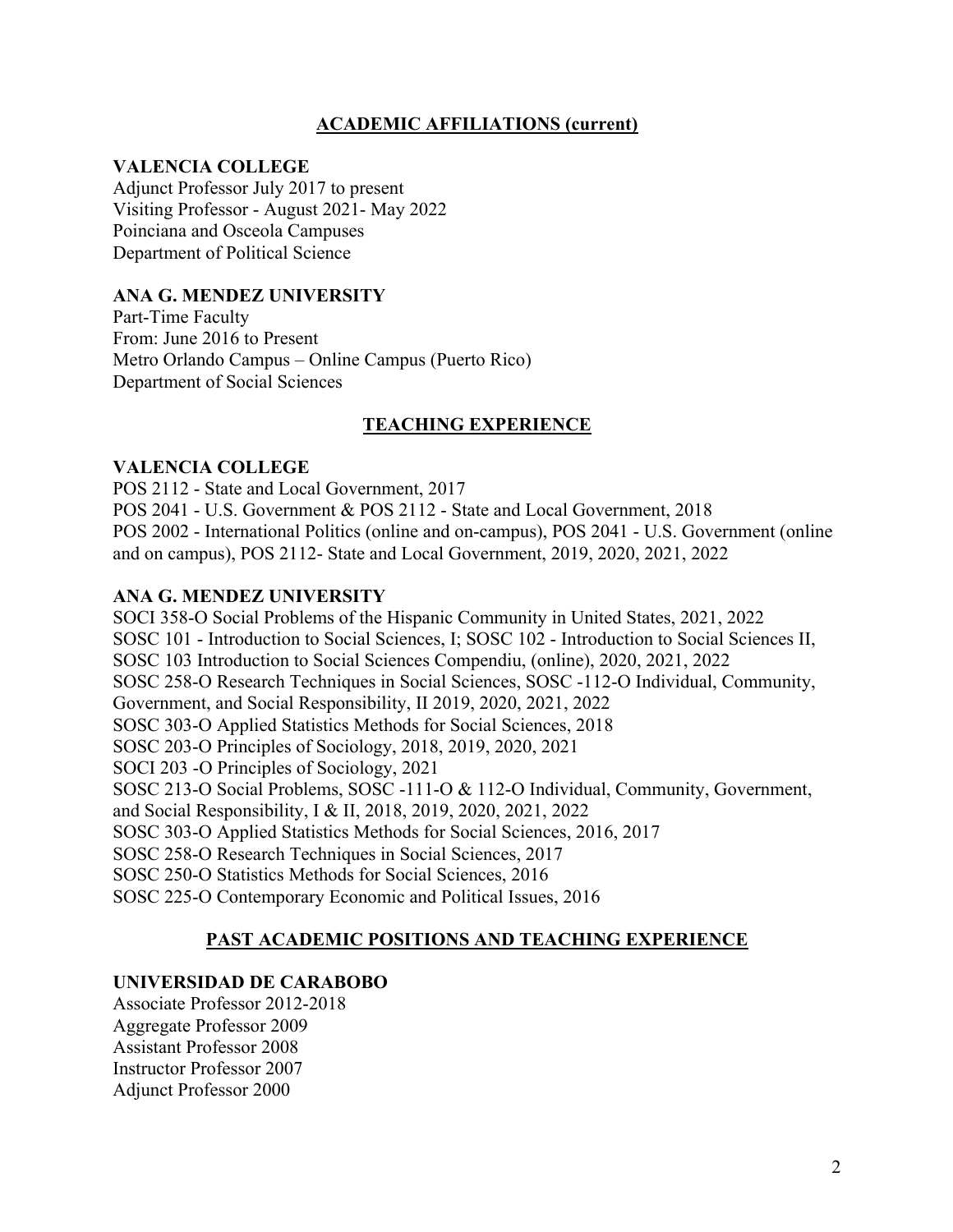### **UNIVERSIDAD DE CARABOBO**

### - *Graduate Teaching*

College of Law and Political Sciences, master's in Political Science and Public Administration Program, course of Governance and Democracy, 2012.

College of Economics and Social Sciences, master's in Business Administration Program, Ethics and Standards, 2007, 2008, 2009.

College of Law and Political Sciences, master's in Political Science and Public Administration Program, Research Seminar I, 2007.

### - *Undergraduate Teaching*

College of Economics and Social Sciences, Public Administration, Local Government, Public Policy and Negotiation Techniques, 2000-2014 College of Law and Political Sciences, Venezuelan Political System, 2012

### **UNIVERSIDAD CENTRAL DE VENEZUELA**

#### - *Graduate Teaching*

College of Economics and Social Sciences, Specialization in Social Security Program, Public Administration, Public Policy Analysis, 2009, 2010, 2011, 2012.

### **RESEARCH INTERESTS**

Democracy: governance, crisis, deficit, decline, and building in Latin America, hybrid regimes, authoritarianism, populism, immigration. Latinx politics.

### **TEACHING INTERESTS**

Comparative Politics, Latin American Politics, Comparative Democratization, International Politics, and Public Policy. Latinx politics.

## **RESEARCH EXPERIENCE**

**GOBIERNO Y ANÁLISIS POLÍTICO:** Research Fellow (2020), currently working on Sharp Power in Latin America, and the effects of authoritarianism on exiled communities.

**VARIETIES OF DEMOCRACY:** Country coordinator (Venezuela) for the Varieties of Democracy (V-Dem) project (2012-2013), a research collaboration initiative that conceptualizes and measures democracy around the world, gathering more than 3,200 country experts in one of the largest social science data collection projects on democracy.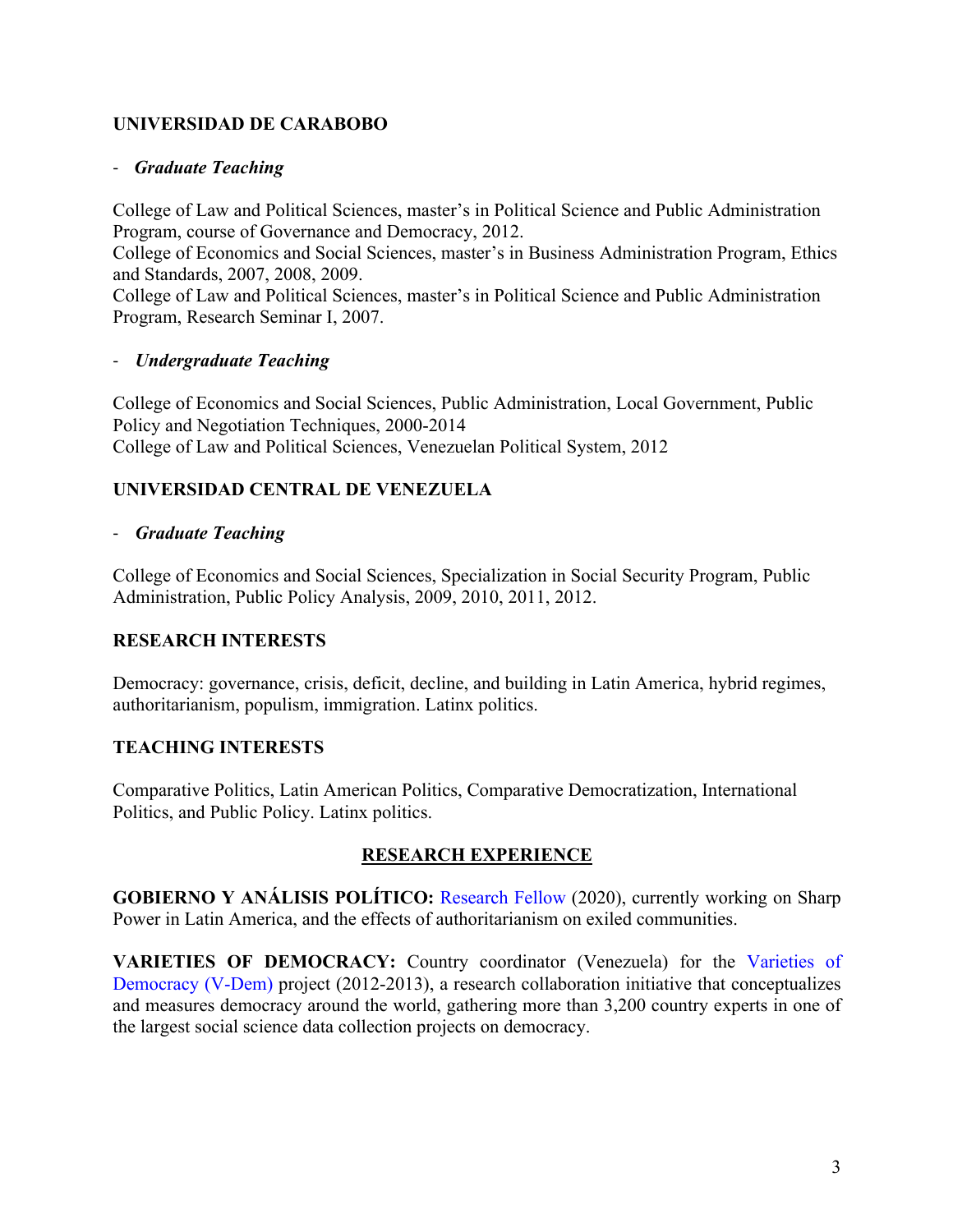### **UNIVERSIDAD DE CARABOBO**

Research Group Project: Democracy and institutional change in Venezuela. Affiliated with the Research Institute "Manuel Pocaterra Jimenez" (INFACES) College of Economics and Social Sciences and the Research Group on Policy and Institutions (GIPI) 03/04/2013.

Coordinator of the Research Group on Politics and Institutions (GIPI) approved by the University Council of the Universidad de Carabobo 10/15/2012 (CU-017-1675-2012). College of Economics and Social Sciences.

Research Project Grant: Public Management in Community Management: an approach to people power. Approved by the Council of Scientific and Humanistic Studies at the Universidad de Carabobo 06/20/2011 (09.2011.05 Act). Research Institute "Manuel Pocaterra Jiménez" (INFACES), College of Economics and Social Sciences.

### **UNIVERSIDAD NACIONAL AUTÓNOMA DE MÉXICO**

Member of the research project: Cultural history of Latin American Migration (21st century). Pan American Institute of Geography and History IPGH). Hist 05-2012. 01/16/2012 - 11/26/2012.

### **UNIVERSITY OF NOTRE DAME**

Research Assistant. Country Coordinator. Varieties of Democracy Project, University of Notre Dame and University of Gothenburg. 04/30/2012 - 03/30/2013.

## **CENDES-UCV-FONACIT**

Research Fieldwork Coordinator: The relation between State and Society regarding federal entities and municipalities under Venezuelan decentralization. No. S1-2001000731. 09/16/04 to 11/30/05. Universidad Central de Venezuela – CENDES – FONACIT.

### - *Expert Opinion in Research Projects (Coding)*

*Varieties of Democracy:* Participated as country expert for Venezuela and Colombia, evaluating in 2012 (only Venezuela), 2020, 2021.

**Presidents and Political Parties in Latin America project**: Participated as a country expert for Venezuela (2015).

**Potsdam University research project survey**: Consulted on the political opposition in Venezuela for an empirical work at **Potsdam University** (2013).

**Reflections on Uneven Democracies: The Legacy of Guillermo O'Donnell:** Participated in a panel of experts for the book (2012).

### - *Community Service Projects*

Member of the Community Service Project: Agenda for Peace building. Ascribed to the Cultural and Organizational Studies Research Group (GIECO) College of Economics and Social Sciences of the Universidad de Carabobo. 2014.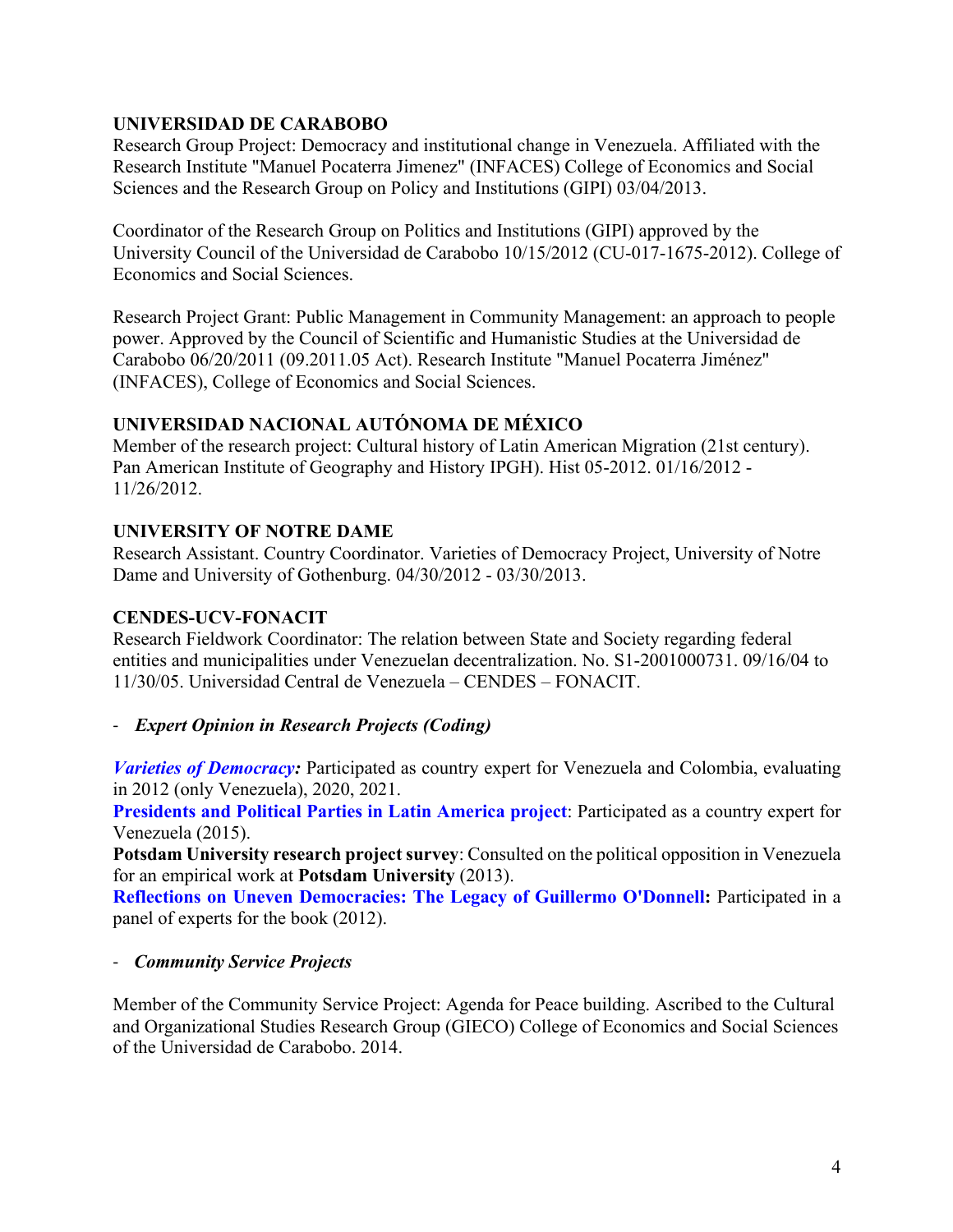Community Service: Training for Leadership and Community Involvement. Affiliated to the Cultural and Organizational Studies Research Group (GIECO) College of Economics and Social Sciences of the Universidad de Carabobo. 2012.

### **PUBLICATIONS**

#### *- Books and Book Chapters*

Title: **América Latina: entre avances y retrocesos democráticos**. Chapter: *El populismo en tiempos del coronavirus: democracia y retroceso y consolidación autoritaria en Latinoamérica*. Editorial Dunken. Argentina 2022. ISBN 978-987-85-1739-1

Title: **El concepto de crisis de la democracia. ¿En el umbral de la posdemocracia?** Alfa Digital. Year 2021. ISBN: 978-84-123371-8-1.

Title: **Counter-democratization and political crisis in Venezuela: the end of the XXI Century Socialism experiment in Latin America?** Chapter of the book: *Latin American Contemporary Politics*. Godofredo Vidal de la Rosa (Coordinator). Studies Series. Sociology Collection. Metropolitan Autonomous University. Mexico. Year 2017.

Title: **Democratic governance in Venezuela: trajectories and present.** Chapter of the book: *Democracy in Latin America: between the utopian ideal and political realities*. Alex Caldera and Armando Chaguaceda (Coordinators). Collection Arguments. Editions Fontamara S. A. Year 2016. ISBN 978-607-736-264-7.

Title: **Le Venezuela en 2015 : conflits politiques, tensions sociales**. Authors: Armando Chaguaceda and María Isabel Puerta. Chapter of the book: *Amérique latine. Edition 2016-2017*, Olivier Companion and Marie Laure Geoffray (ed.), Collection "Mondes Émergents", 2016, Paris. Year: 2016. ISBN: 978-2-11-010206-5.

Title: **Democratization, Institutional Change and Governance in Venezuela**. Chapter of the book: Debates Social Sciences. Published by the College of Economics and Social Sciences. Universidad de Carabobo. Year: 2012. Legal Deposit: lf04120123003072 ISBN: 978-980-12- 6145-2.

Title: **Institutions and State in Venezuela. Chronicles of the Venezuelan institutional crisis**. Spanish Academic Publisher. Saarbrücken. Year 2011. ISBN 978-3-8454-9447-0.

Title: **The debate between the models of representative and participatory democracy. Theoretical conceptual elements**. Editorial Fund of APUC. Valencia. Year: 2010. ISBN 978- 980-12-4387-8.

Title: **A Look at Current Political Science**. Chapter of the book: A Transition Agenda: Reflections from the Social Sciences. Published by the Group of Latin American Studies (GEL) and the Laboratory for Research in Labor Studies (LAINET). Universidad de Carabobo. Editorial Fund of APUC. Year: 2008. ISBN 978-980-12-3320-6.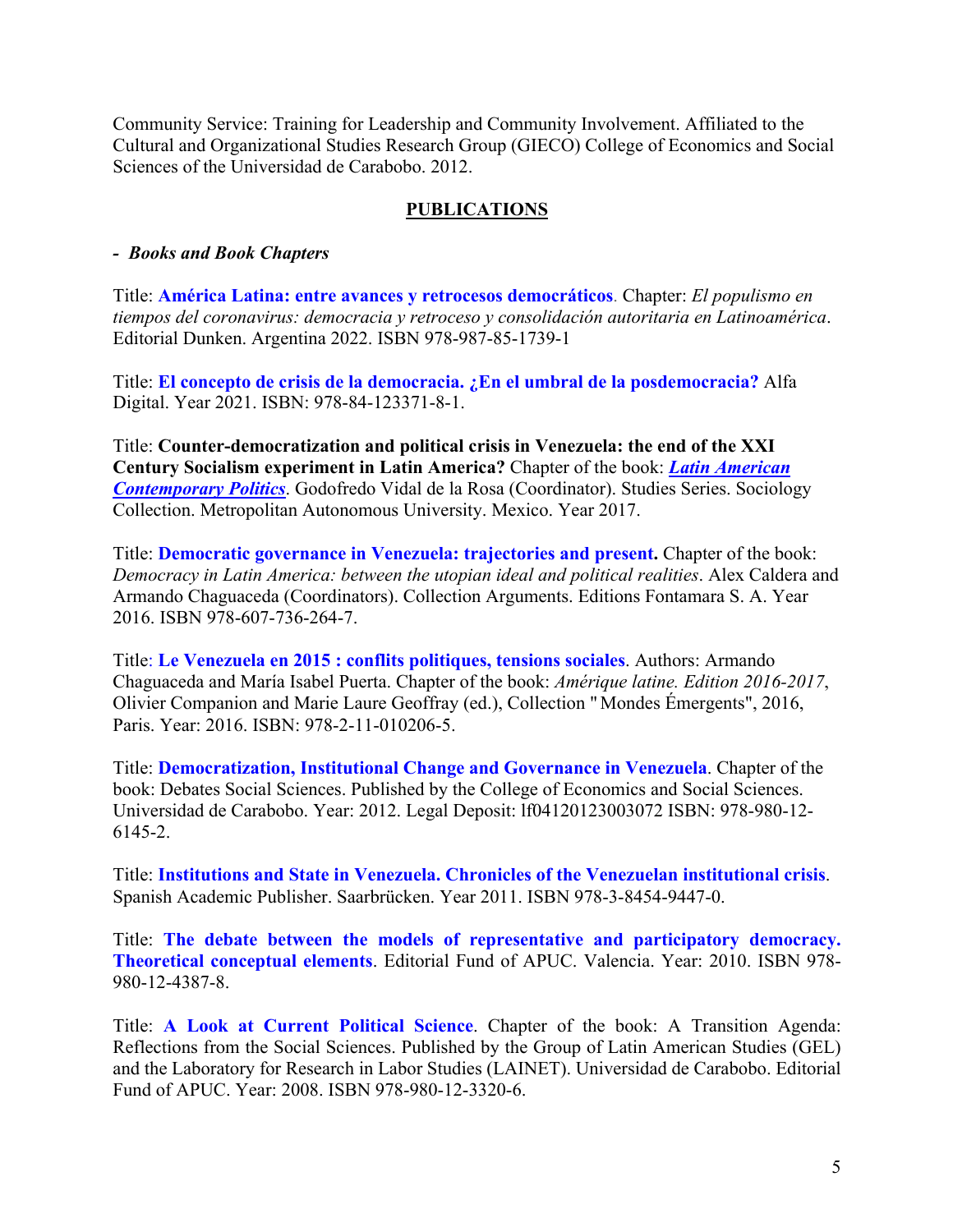#### *- Refereed Journal Papers and Articles*

Title: **China and Latin America: authoritarian influence and democratic resilience**. Publisher: Gobierno y Análisis Político A.C. May 2022. Authors: Fernando Pedrosa, Armando Chaguaceda, María Isabel Puerta and Max Povse. (Spanish)

Title: **Displaced and Insecure: Understanding the Exodus and Its Effects**, NACLA Report on the Americas, 54:1, 112-116, DOI: 10.1080/10714839.2022.2045108 (2022) Authors: María Isabel Puerta Riera & Yorelis Acosta.

Title: **Democratic backsliding and autocratization: the political effects of the covid-19 pandemic in Nicaragua and Venezuela**. Publisher: Gobierno y Análisis Político A.C. February 2021.

Title: **Legal Responses to Covid-19 in Latin American & the Caribbean**. Publisher: Gobierno y Análisis Político A.C. and The International Center for Not-for-Profit Law. February 2021.

Title: **Magazuelans: How Venezuelan Americans Embraced Trump as Their Savior.** Publisher: NACLA. January 2021.

Title: **Effectiveness of economic sanctions as a strategy for regime change in American foreign policy: Case of Venezuela** Publisher: PROGRAMA CUBA, Foro Cubano Revista de divulgación. August 2020 *Volume 3, No. 23* Coordinator: John Polga-Hecimovich ISSN. 2590 - 4833 (online).

Title: **"El populismo en tiempos del coronavirus: democracia en retroceso y consolidación autoritaria en Latinoamérica**" Publisher: REVISTA #DDA 16. JULIO 2020. Proyecto Demo Amlat. Julio 2020.

Title: **"Cerco diplomático" against Maduro: Colombia's unsuccessful strategy**". Publisher: PROGRAMA CUBA, Perspectivas Democráticas sobre la Actualidad Cubana. Universidad Sergio Arboleda. Num.3, December 2018, pp. 107-127. ISSN: 25 39-2751. Co-author: Ocampo, Omar.

Title**: "Los poderes y el pueblo: Miradas latinoamericanas sobre una trayectoria universal**". Publisher: Registraduría Nacional del Estado Civil, Colombia. Democracia Actual, Num.3, December 2018, pp. 107-127. ISSN: 25 39-2751. Co-author: Chaguaceda, Armando.

Title: "Venezuela: The decline of a democracy". Publisher: Palgrave Macmillan UK, December 2017. Development (2017) Volume 60, Issue 3–4, pp 174–179. ISSN: 1011-6370 (Print) 1461- 7072 (Online). https://doi.org/10.1057/s41301-018-0157-6**.**

Title: "**Authoritarian decay in Venezuela: historical process and recent developments**" Publisher: Konrad-Adenauer-Stiftung. Diálogo Político Año XXXIV, Nº 2, 2017. ISSN: 1688- 9665. Co-author: Chaguaceda, Armando.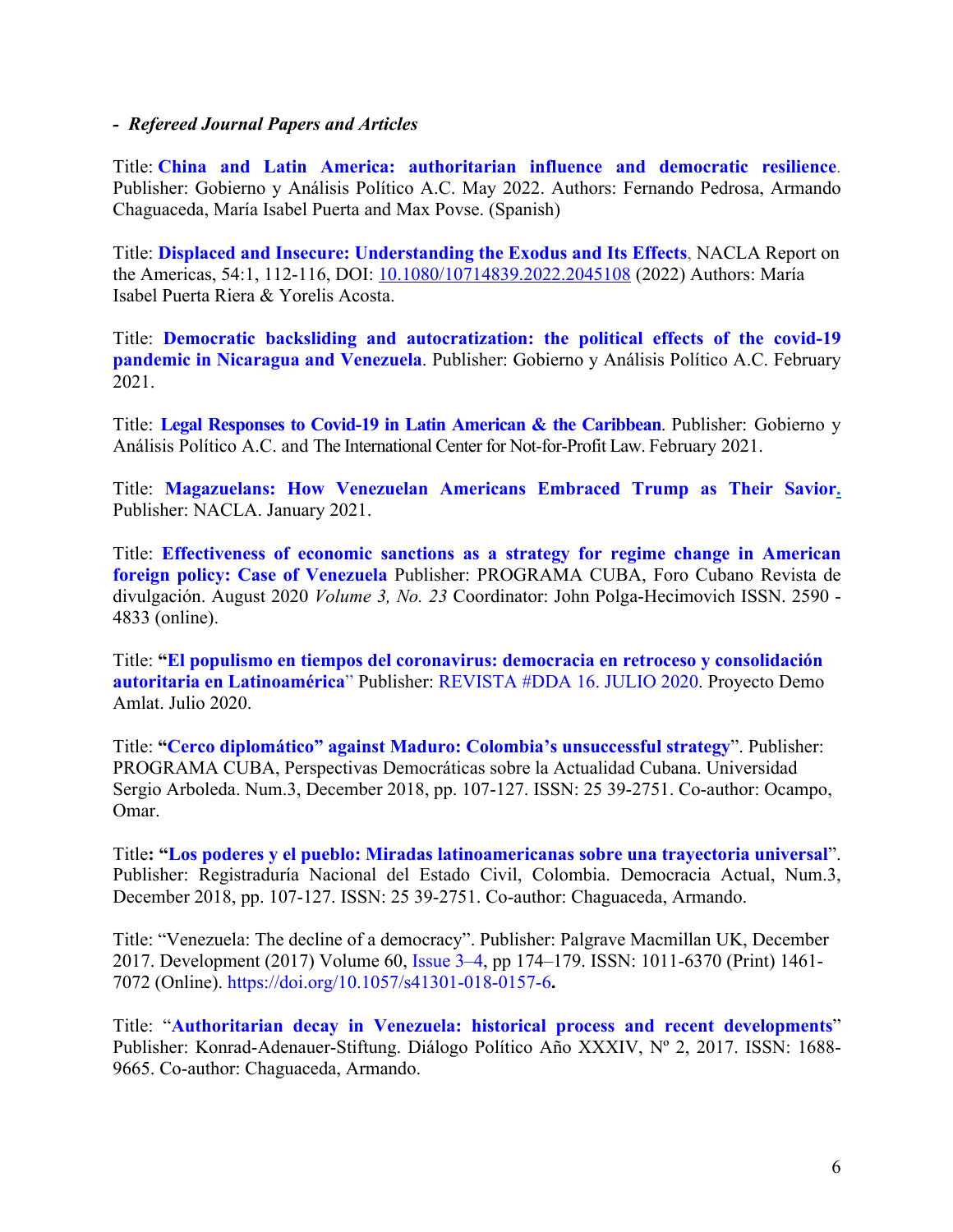Title: "**Crisis of democracy. A tour of the debate in contemporary political theory**" Publisher: Revista Espiral. Estudios sobre Estado y Sociedad. Volume XXIII, No. 65, January - April 2016. ISSN: 1665-0565. DOI: http://dx.doi.org/10.32870/espiral.v23i65.4454

Title: "**Quo vadis Venezuela: from Delegative Democracy to Authoritarianism of the 21st Century**" Publisher: Revista Mexicana de Análisis y Administración Pública. Volume IV, No. 1, January - June 2015. ISSN: 2007-4425. Co-author: Chaguaceda, Armando.

Title: **Communal Councils in Venezuela**. Volume 5, No. 9, January-June 2012. Observatorio Laboral Revista Venezolana. First and last pages: 43-55. Year: 2012.

Title: **Management of Institutions of Scientific and Technological Research**. Volume XIX No. 2 Faces Journal. First and last pages: 215-243. Year: 2008.

Title: **Approach to the Study of the crisis of democracy and representation in Venezuela.**  Volume: No. 26, Vol XIV Mañongo Journal. First and last pages: 135-152. Year: 2006.

Title: **Participatory democracy and liberal socialism. On the threshold of the postdemocracy**. No. 12 Political Memoir Journal. First and last pages: 97-118. Year: 2008.

Title: **A view of John Rawls Theory of Justice from political sciences' view**. Volume: No. 10 Political Memoir Journal. First and last pages: 277-288. Year: 2006.

Title: **Ideas about the democratic process in the municipality**. Vol. Nº2, Local Issues Journal. Year: 2002.

### *- Working Papers*

Title: (2020) The Latin American vote in the United States: elections as a means for political assimilation.

Title: (2020) Sharp Power and Latin American diasporas in the United States: a look at Cuban and Venezuelan exiles confronting political harassment abroad.

Title: (2019) Democracy decline in Latin America: from promotion to stagnation. How the weakening of democracy building efforts has thwarted consolidation in the region.

Title: (2019) Colombia at a crossroads: How the Venezuelan crisis is defining its politics. Coauthor: Omar Ocampo.

Title: (2018) Democracy decline, multiculturalism, and global immigration crisis: challenges of the post-democratic age.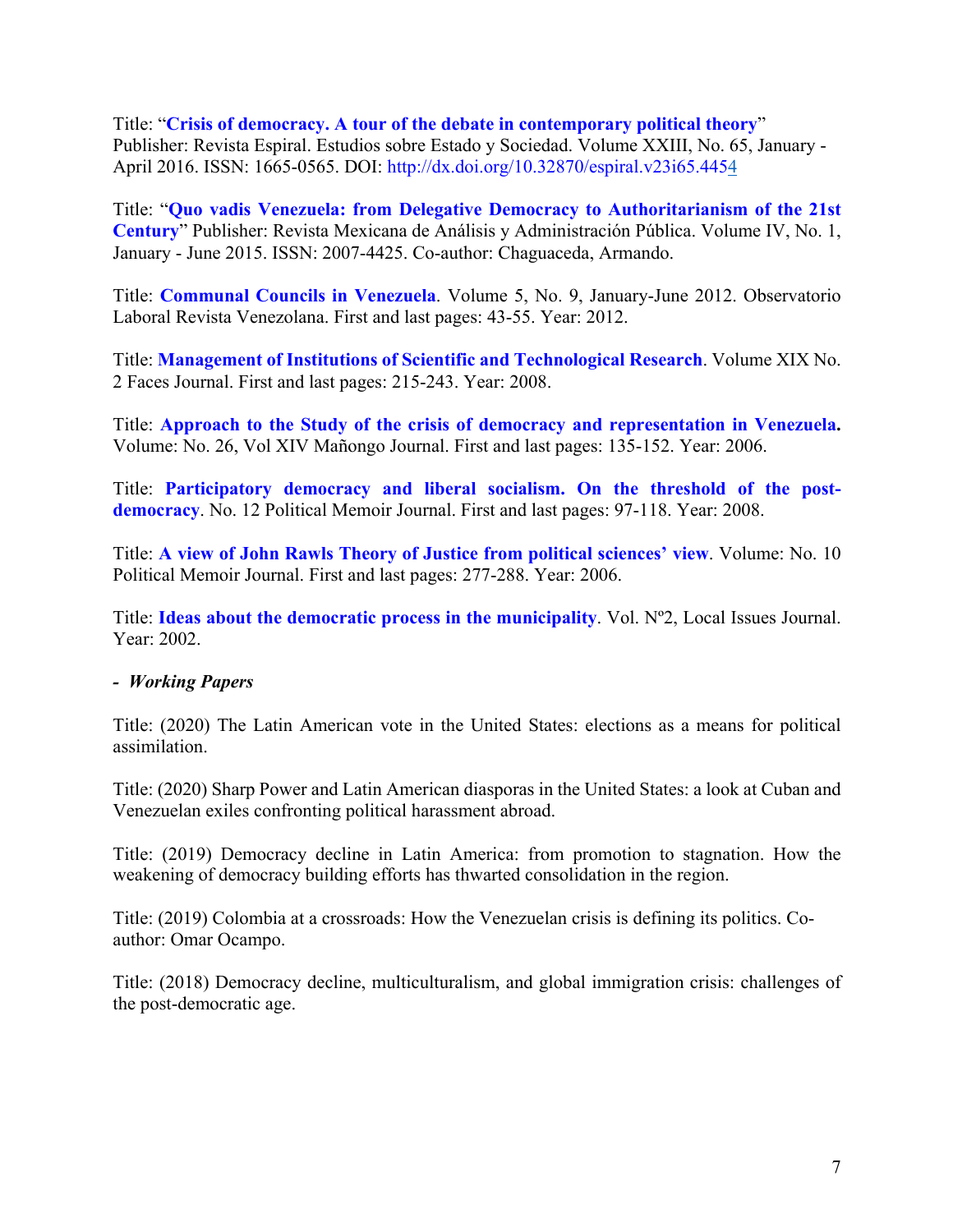#### *- Refereed Conference Proceedings*

Title: **Colombia in Venezuela, the Colombian woman as a domestic worker in Venezuelan homes**. Publisher: XVI Congress of the International Federation for Latin American and Caribbean Studies. First and last pages: 293. ISBN number: 978 - 605-136-118-5. October 2013.

Title: **Communal counsels and Digital gap. Research advances in the research of the communication in Venezuela**. Publisher: Venezuelan Researchers of Communication (InveCom). First and last pages: 294-303. ISBN number: 978 - 980-7483-01-8. Legal deposit: ifi 0612014001680. May 2013.

Title: **Democratization of public spaces and institutional change: the Communal Councils in Venezuela**. XVII International Congress of CLAD on State Reform and Public Administration, Cartagena, Colombia, October 30. - 2 Nov. 2012. Free Document.

Title: **Military culture and democratic culture: elements for the definition of political culture in Venezuela**. First and last pages: 1111-1115. UC VII Research Congress Memoirs. Year: 2011.

Title: **Democratic Modernization and post-democracy: An approach to its conceptualization**. First and last pages: 1107-1110. UC VII Research Congress Memoirs. Year: 2011.

Title: **Agreements as a characteristic in the Venezuelan Political System: the landmark pact**. Memoirs UC Research Conference VI. First and last pages: 1331-1334. Year: 2009.

### **CITATION INDEX**

María Isabel Puerta Riera: http://scholar.google.com/citations?hl=es&user=2E8gihIAAAAJ **ORCID**: https://orcid.org/0000-0002-8967-2748

#### **WEBSITES**

- *Academic Websites*

ResearchGate: https://www.researchgate.net/profile/Maria\_Puerta\_Riera Academia.Edu: https://valenciacollege.academia.edu/MariaPuerta Valencia College: https://tinyurl.com/h22ztt7j

- *Personal Websites:*

María Isabel Puerta Riera: http://maripuerta.com/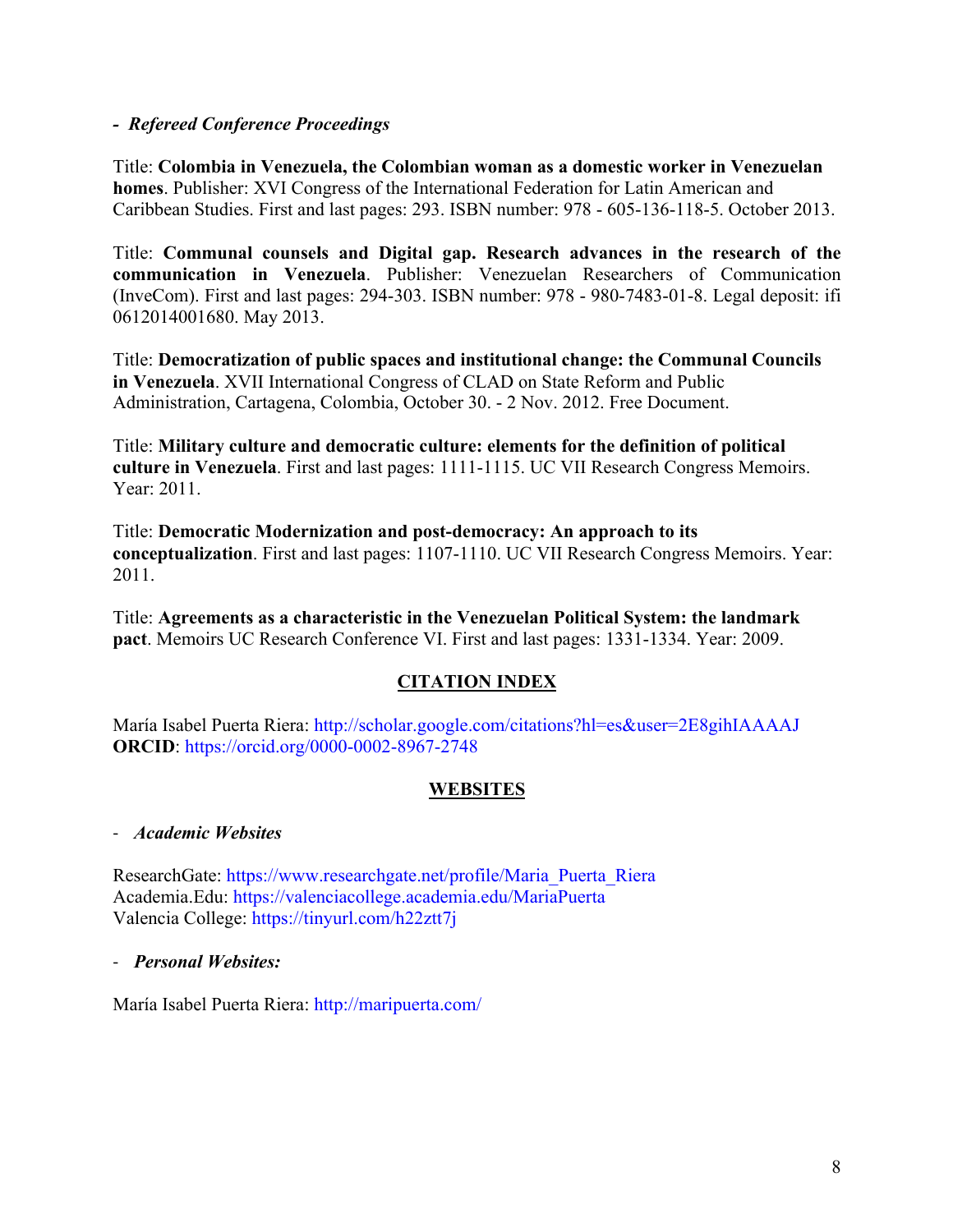### **CONFERENCES, EVENTS, AND TALKS**

#### *- Invited Talks*

Title: *Alternabilidad y democracia en los Estados Unidos: perspectivas venezolanas*. Universidad Metropolitana. January 2021. Role: Speaker.

Title: *Retos electorales con el votante hispano en Florida*. 23 y Flagler. December 2020. Role: Speaker.

Title: *¿Qué sigue? Una charla sobre Venezuela***.** Miami-Dade Democrats. December 2020. Role: Speaker.

Title: *Electoral Fraud the Venezuelan Way*. Reynolds School of Journalism, University of Nevada-Reno. December 2020. Role: Speaker.

Title: *Restricciones a la Participación Electoral en Venezuela*. Defiende Venezuela. December 2020. Role: Speaker.

Title: *CRISIS ELECTORAL: perspectivas para la Gobernabilidad Democrática.* VENPAÍS Centro de Ideas. December 2020. Role: Speaker.

Title: **Sharp Power and Academic Networks***.* Gobierno y Análisis Político A.C. November 2020. Role: Speaker.

Title: *¿Cómo afectará la elección de Joe Biden a Venezuela?*. Efecto Cocuyo. November 2020. Role: Speaker.

Title: *¿Hacia dónde va Venezuela? Escenarios Políticos 2020-2021*. Muévete Venezuela. November 2020. Role: Speaker.

Title: *Estados Unidos 2020: entre el populismo y la pandemia.* Gobierno y Análisis Político A.C. May 2020. Role: Speaker.

Title: *The Verge of Latinization in the United States***.** Ana G. Méndez University System (SUAGM) – Metro Orlando Campus. October 2017. Orlando, U.S.A. Role: Speaker.

Title: "*Venezuela 2015: political conflicts and electoral scenarios*". Economic Research and Teaching Center, Central Region (CIDE-RC). March 2017 Aguascalientes, MEXICO. Role: Speaker.

Title: "*Venezuela: régimen y cambio políticos después del 5E*". División de Derecho, Política y Gobierno - Universidad de Guanajuato, Campus Guanajuato. April 2016 - Guanajuato, México. Role: Speaker.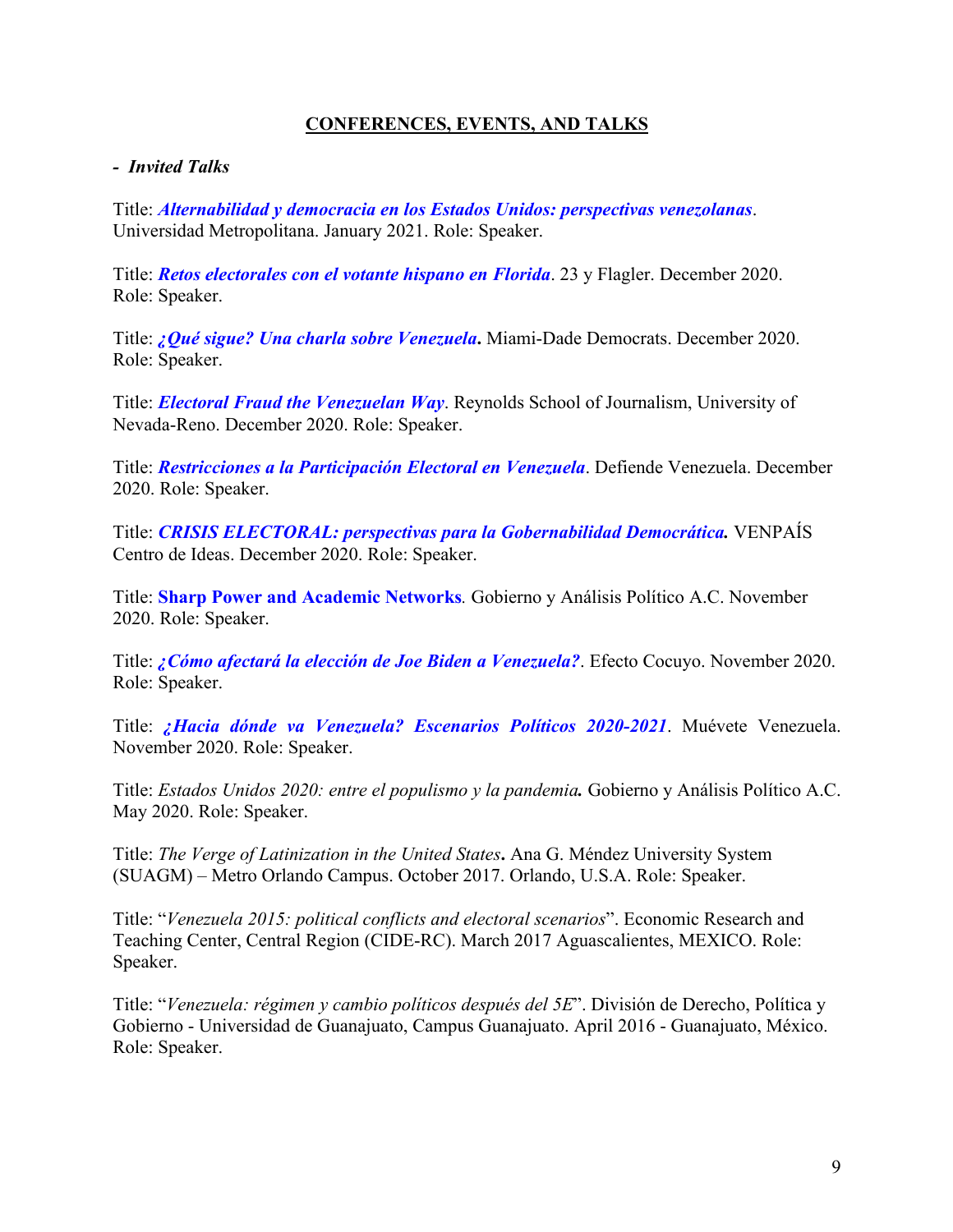Title: "*Venezuela: change and continuity in the new political context*". Center for Latin American Studies (CLAS) – University of Pittsburgh. February 2016 Pittsburgh, U.S.A. Role: Speaker.

Title: "*Cuba and Venezuela: between the democratic transition and the authoritarian drift*". ASCE - MIAMI. July 2015 Miami, U.S.A. Role: Speaker.

Title: "*Quo vadis* Venezuela: from Delegative Democracy to Authoritarianism of the 21st Century". FLACSO - Mexico. May 2015 Mexico, Mexico D.F. Role: Speaker.

Title*: Crisis of political institutions in Venezuela*. Bar of Lawyers, Carabobo state. December 2012 Valencia, Venezuela. Role: Speaker.

### *- Symposia, Roundtables, and Refereed Conference Presentations*

Title: *Understanding Illiberal Confluence in Latin America: The Political-media Projection of Russia in the Venezuelan Crisis.* European Union Studies Association 17th Biennial International Conference. Miami, U. S. A. May 19-21 Role: Presenter. Co-authors: Armando Chaguaceda and Johanna Cilano.

Title: Panel *La desdemocratización: discusiones conceptuales y evidencias empíricas*. LASA 2022 Virtual Conference. May 4-8 Role: Chair, Discussant.

Title: *Venezuelan Americans in the United States: cultural assimilation, identity, and political participation*. Panel: Theorizing Latinx Identities. LASA 2022 Virtual Conference. May 4-8 Role: Presenter-Author.

Title: Workshop *Incursiones y dislocaciones: experiencias de trabajo académico en el extranjero*. LASA 2022 Virtual Conference. May 4-8 Role: Session Organizer, Presenter.

Title: *The myth of the Liberal Latinx and the rise of the Conservative Latinx***. Virtual Annual Conference** April 7-10, 2022. MPSA Virtual Annual Conference. Role: Presenter.

Title: *Applying for a Job at a Teaching-Oriented Institution* **Virtual Roundtable** Sep 30, 2021. 117th APSA Annual Meeting. Role: Presenter

Title: *Creating Minimum Standards for Employing Contingent Faculty in the Profession* **Virtual Roundtable** Sep 30, 2021. 117th APSA Annual Meeting. Role: Presenter.

Title: *Cultural Assimilation and Political Participation: Venezuelan Americans in FL* Oct 1, 2021. 117th APSA Annual Meeting. Role: Presenter.

Title: *Migration and Restriction in the Global South* Oct 1, 2021. 117th APSA Annual Meeting. Role: Chair.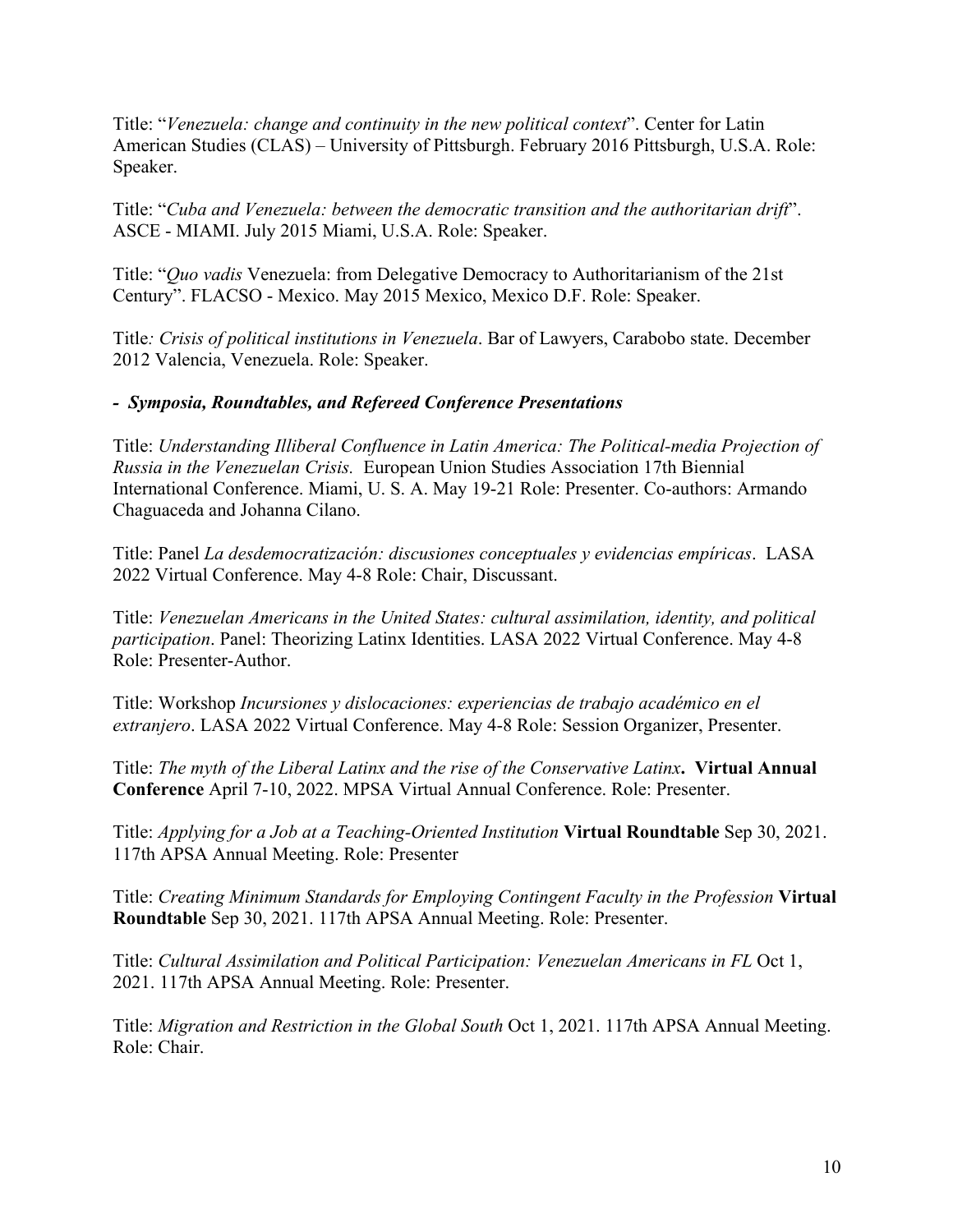Title: *The de-democratization of Latin America's democratic showcase: from a democratic chavismo to an autocratic post-chavismo*. LASA 2021 Virtual Conference May 2021. Role: Presenter.

Title: *Democratic Backsliding Across Region and Across Time*. MPSA 2021 Virtual Annual Conference. April 2021. Role: Discussant.

Title: *Effectiveness of sanctions as a strategy for regime change in American foreign policy: Case of Venezuela*. MPSA 2021 Virtual Annual Conference. April 2021. Role: Presenter.

Title: *Our Future in Our Hands: How to Handle the Gig Academe*. Roundtable at Virtual 116th APSA Annual Meeting "Democracy, Difference, and Destabilization." September 2020 Virtual Conference. Role: Presenter.

Title: "*Autocratization and democratic backsliding during the COVID-19 pandemic in Nicaragua and Venezuela*". European Consortium for Political Research (ECPR). August 2020 Virtual Conference. Role: Presenter.

Title: "*Democracy decline in Latin America: from promotion to stagnation. How the weakening of democracy building efforts has thwarted consolidation in the region*". Latin American Studies Association (LASA). May 2019 Boston, Massachusetts, U.S.A. Role: Presenter.

Title: "*Democracy decline, multiculturalism and global immigration crisis: challenges of the postdemocratic age*". Southwestern Social Science Association. October 2018 Orlando, Florida, U.S.A. Role: Presenter.

Title: "*A weak democracy in transition to military authoritarianism in Venezuela*". Midwest Association for Latin American Studies (MALAS), Webster University - Gateway Campus. October 2017 St. Louis, Missouri, U.S.A. Role: Presenter.

Title: "*Cuba and Venezuela: between the democratic transition and the authoritarian drift*". Latin American Studies Association (LASA). May 2016 New York, U.S.A. Role: Presenter.

Title: "*La Política en Cuba: cambios reflexiones e impactos.*" Latin American Studies Association (LASA). May 2016 New York, U.S.A. Role: Session Organizer.

Title: *Assessment of the Basic Principles of Democracy in the spaces for democratic participation in Venezuela*. Latin American Studies Association (LASA). May 2015 San Juan, Puerto Rico. Role: Presenter.

Title: *Democracy and participation. Evolution of participatory democracy in Venezuela*. ONCTI. National Conference of Science, Technology, and Innovation. November 2014, Caracas, Venezuela. Role: Presenter.

Title: *Participation and democracy: a balance of people's power.* CLACSO Second Conference, Venezuela. November 2014, Caracas, Venezuela. Role: Presenter.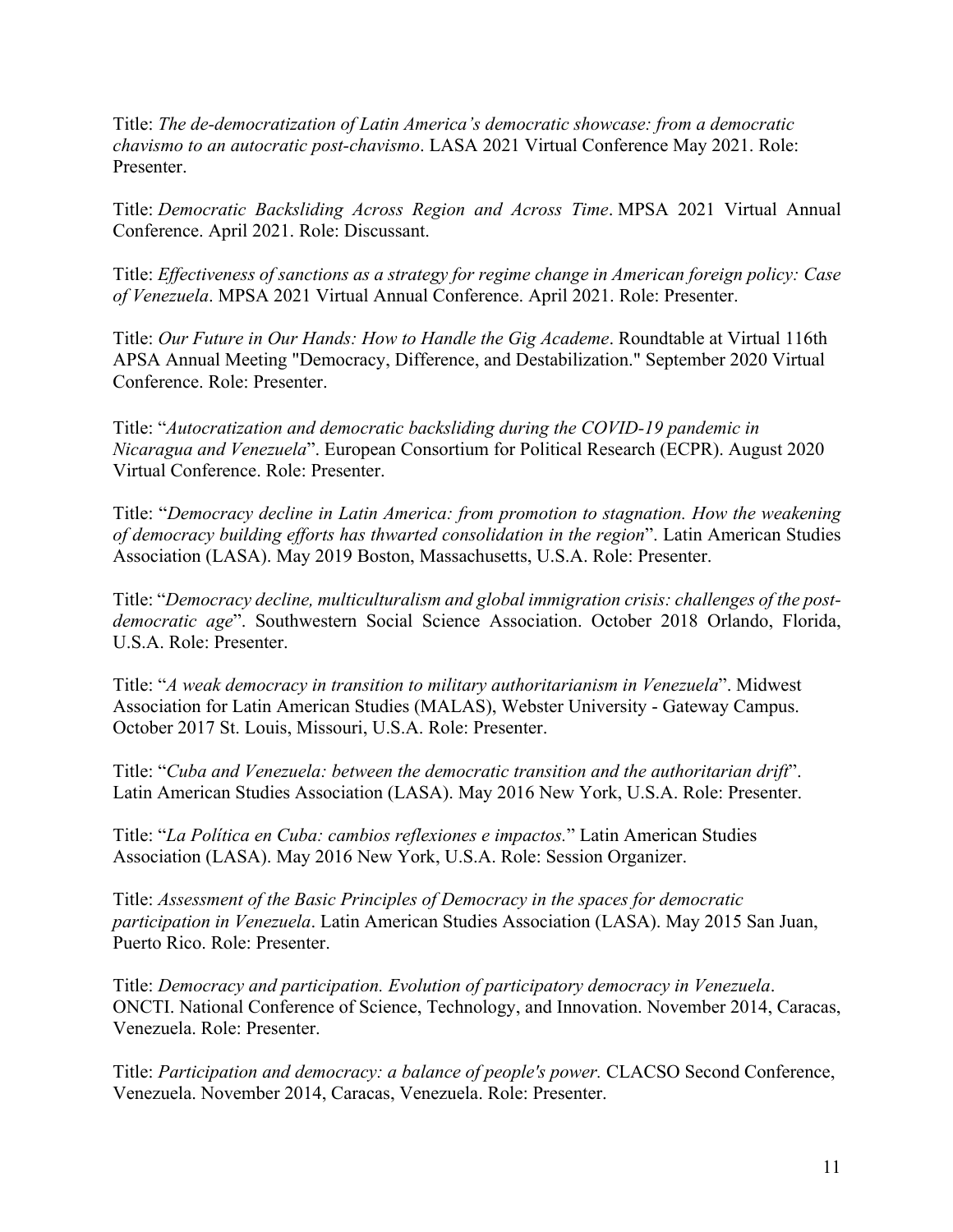Title: *Political Science Session*. AsoVAC XLIII Annual Convention November 2013 Valencia, Venezuela. Role: Chair.

Title: *The management model of the communal councils: case of study: Carabobo state*. AsoVAC XLIII Annual Convention November 2013 Valencia, Venezuela. Role: Presenter.

Title: *Philosophy and Political Theory Panel – Roundtable Nº 12.* XII National Political Science Symposium, Universidad Central de Venezuela. November 2013 Caracas, Venezuela. Role: Chair.

Title: *Democratization indicators in Communal Councils*. Study case: Carabobo state. XII National Political Science Symposium, Universidad Central de Venezuela. November 2013 Caracas, Venezuela. Role: Presenter.

Title: *Constitution of the Research Group on Politics and Institutions (GIPI).* Universidad de Carabobo II International Conference. October 2013 Valencia, Venezuela. Role: Presenter.

Title: *Method, hermeneutics, and democracy*. Universidad de Carabobo II International Conference. October 2013 Valencia, Venezuela. Role: Presenter.

Title: *Debates Teóricos en América Latina: Venezuela, Ecuador y Bolivia*. UNIANDES ALACIP 7th Conference. September 2013 Bogotá, Colombia. Role: Discussant.

Title: *Democracy in transition: characterization of Venezuelan democracy in the period 1999-* 2013. UNIANDES ALACIP 7<sup>th</sup> Conference. September 2013 Bogotá, Colombia. Role: Presenter.

Title: *Considerations about the democratic deficit in Venezuela*. UNIANDES ALACIP 7th Conference. September 2013 Bogotá, Colombia. Role: Presenter.

Title: C*ommunal councils and digital gap.* INVECOM. April 2013 Barquisimeto, Venezuela. Role: Presenter.

Title: *Public Management in Community Management: An Approach to Popular Power*. LXII AsoVAC Annual Convention, Universidad Metropolitana. November 2012 Caracas, Venezuela. Role: Presenter.

Title: *Democracy and Postmodernism: Crisis of Democracy?* VI Latin American Conference of Political Science. Latin American Faculty of Social Sciences - Political Science Latin American Association. (ALACIP) June 2012 Quito, Ecuador. Role: Presenter.

Title: *Democracy in the political thought of modernity*. VI Latin American Conference of Political Science. Latin American Faculty of Social Sciences - Political Science Latin American Association (ALACIP) June 2012 Quito, Ecuador. Role: Presenter.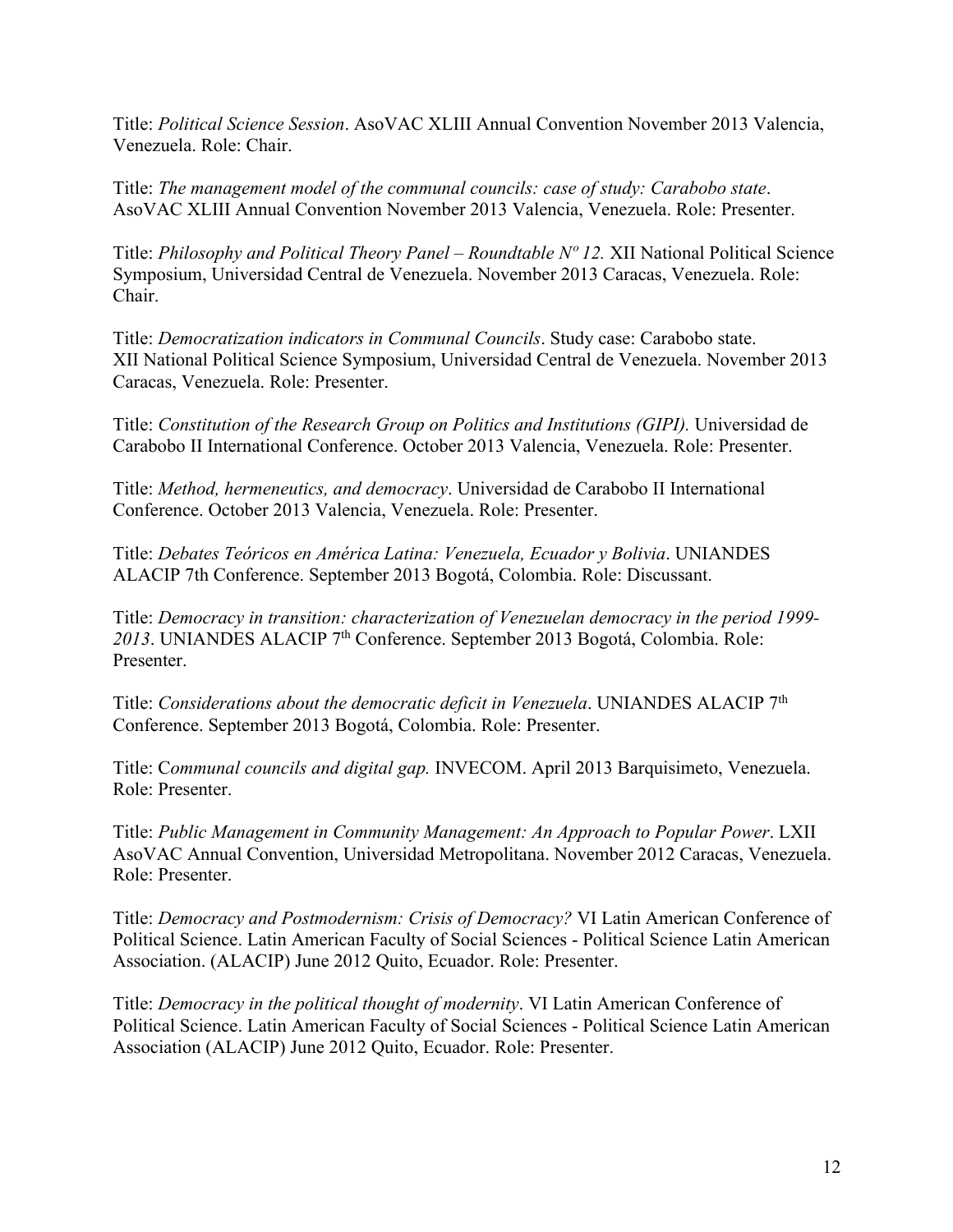Title: *Democracy: an approach from hermeneutics*. LXI AsoVAC Annual Convention, Universidad Central de Venezuela. November 2011 Maracay, Venezuela. Role: Presenter.

Title: *The crisis of political institutions in Venezuela: an approach 1989-2009*. XI National Symposium of Political Science, Universidad Simon Bolivar. July 2011 Caracas, Venezuela. Role: Presenter.

Title: *Session Coordinator*. VII Research Conference of the Universidad de Carabobo. December 2010 Valencia, Venezuela. Role: Chair.

Title: *Democratic modernization and postmodernity*. VII Research Conference of the Universidad de Carabobo. December 2010 Valencia, Venezuela. Role: Presenter.

Title: *Military culture and democratic culture*. VII Research Conference of the Universidad de Carabobo. December 2010 Valencia, Venezuela. Role: Presenter.

Title*: Agreements as a characteristic in the Venezuelan Political System: the landmark pact.* VI Research Conference of the Universidad de Carabobo. October 2008 Valencia, Venezuela. Role: Presenter.

Title: *Influence of the Institutional Military praetorianism in Venezuela*. IX National Symposium of Political Science, Universidad de Carabobo. November 2005 Valencia, Venezuela. Role: Presenter.

Title: *Political Science Session*. LIV AsoVAC Annual Convention, Universidad de Carabobo. November 2004 Valencia, Venezuela. Role: Chair.

Title: *The debate between representative and participatory democracy. Theoretical and conceptual elements*. LIV AsoVAC Annual Convention, Universidad de Carabobo. November 2004 Valencia, Venezuela. Role: Presenter.

Title: *Proposal for a Management Model for Institutions of Scientific and Technological Research: Center for Political and Administrative Studies at the University of Carabobo*. AsoVAC XLVI Annual Convention. November 1996 Barquisimeto, Venezuela. Role: Presenter.

Title: *The Role of the Armed Forces in the Venezuelan hegemonic crisis*. Name of conference XLV Annual Convention AsoVAC. November 1995 Caracas, Venezuela. Role: Presenter.

### *- Paper acceptance (not presented)*

Title: **Chavismo: the last upsurge of populist left as a legacy in Latin America**. IPSA 23rd World Congress of Political Science. July 2014. Montreal, Canada.

Title: **The renewal of relations between United States and Cuba and the escalation of**  authoritarianism in isolated Venezuela. MALAS 65<sup>th</sup> Annual Conference. October 2015. Millersville, USA.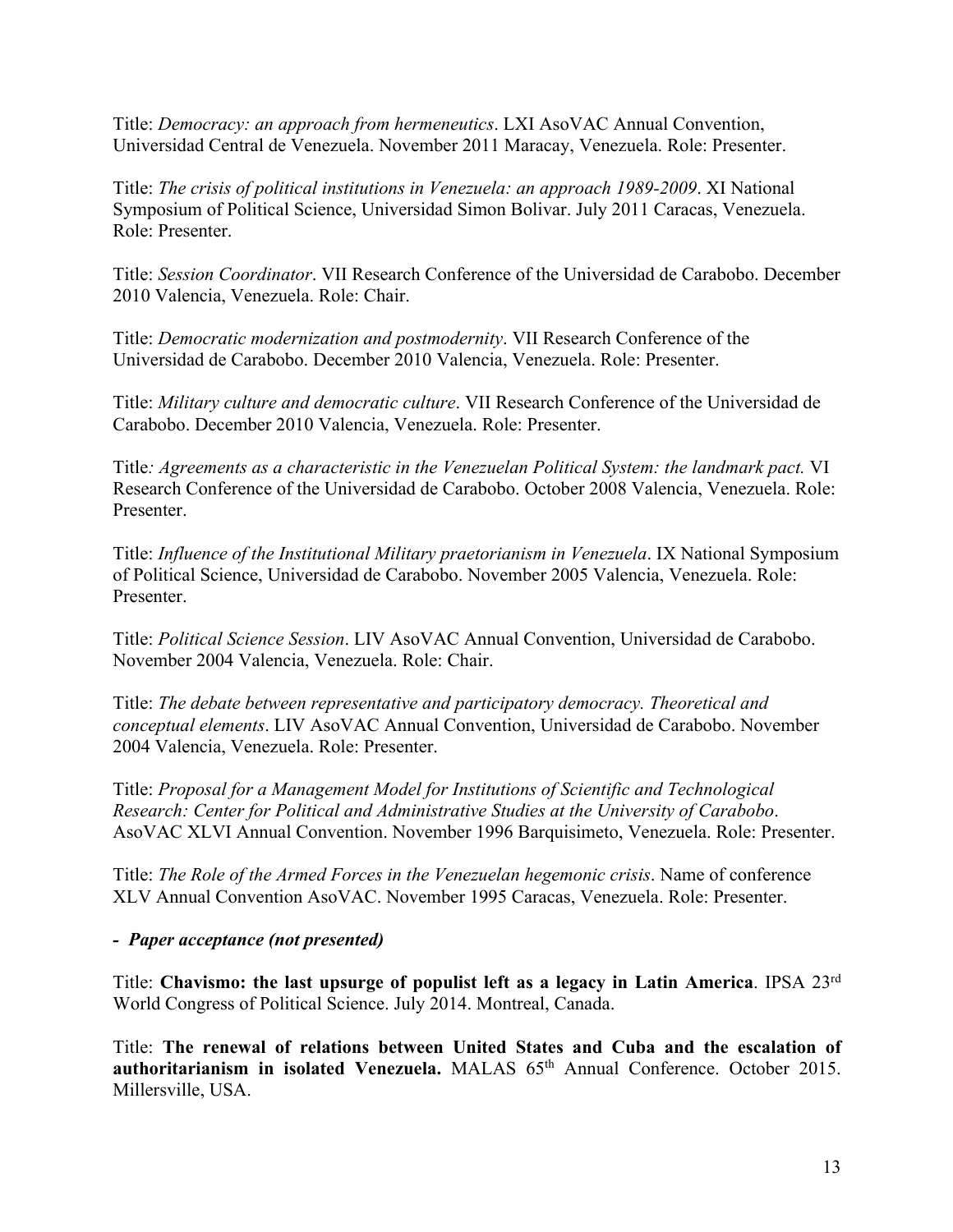Title: **The United States of America's role in the promotion of democracy: an approach to the transitions to democracy in Cuba and Venezuela.** MPSA 74th Annual Conference. April 2016. Chicago, USA.

### - *Certifications:*

- 1. Active Learning Certification, **Valencia College,** (2019)
- 2. Digital Professor Certification, **Valencia College,** (2018)
- 3. Associate Faculty Certification, **Valencia College,** (2018)
- 4. 120-hour TESOL Course Certificate, **International Open Academy,** (2018)
- 5. Human Rights for Open Societies (coursera.org/verify/NDT6Z2SB9CZR), **Utrecht University on Coursera, (2017)**
- 6. Temporary Educator's Certificate Social Science (6-12) # 102514326, **State of Florida Department of Education, (2016-2019)**

## **SERVICE TO THE PROFESSION**

### *- Referee/Peer Reviewer/Book Reviewer/Grants*

- 1. *IX Political Science National Symposium*, University of Carabobo, 2005.
- 2. *VII International Congress of Research*, University of Carabobo, 2010.
- 3. *VII International Congress of Research*, University of Carabobo, 2010.
- 4. *VIII International Congress of Research*, University of Carabobo, 2013.
- 5. *VIII International Congress of Research*, University of Carabobo, 2013.
- 6. *VIII International Congress of Research*, University of Carabobo, 2013.
- 7. *VIII International Congress of Research*, University of Carabobo, 2013.
- 8. *VIII International Congress of Research*, University of Carabobo, 2013.
- 9. *Venezuela Journal of Management*, University of Zulia, 2013, (*international journal*).
- 10. XLIV Annual Convention of AsoVAC, 2014.
- 11. *Colombian Journal of Social Sciences*, Fundación Universitaria Luis Amigó. Colombia, 2016, (*international journal*).
- 12. *Perfiles latinoamericanos*, revista de la Sede Académica de México de la Facultad Latinoamericana de Ciencias Sociales (*international journal*). México, 2018.
- 13. *Bulletin of Latin American Research*, University of Liverpool. United Kingdom, 2019, 2021.
- 14. *Routledge* Book Reviewer, Routledge Taylor & Francis Group, United Kingdom, 2019.
- 15. Revista *Foro Internacional*. Mexico, 2020, (*international journal*).
- 16. *Poliarkía,* Revista de Ciencia Política y Gobierno. Centro de Estudios Políticos, Universidad Católica Andrés Bello. Caracas, 2020.
- 17. *APSA* Small Research Grants Program, United States, 2020.
- 18**.** *Participation and Conflict*, The Open Journal of Sociopolitical Studies. Italy, 2021.
- 19. *Canadian Journal of Latin American and Caribbean Studies*. Canada, 2021.

### - *Professional Associations Membership*

- 1. Member of the Latin American Association of Political Science ALACIP (2012-2013).
- 2. Member of the International Political Science Association IPSA (2013-2015).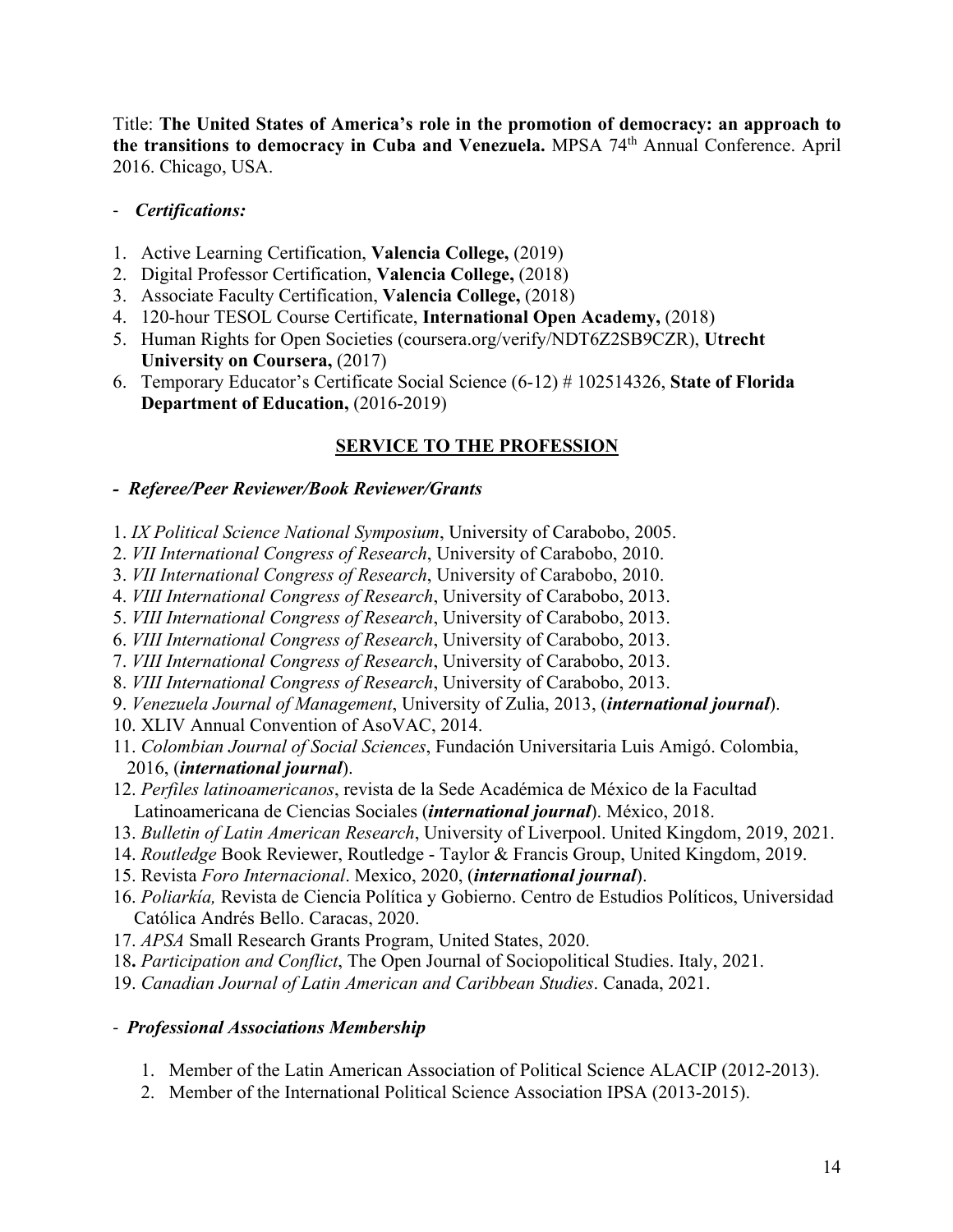- 3. Member of the Latin American Studies Association LASA (2014).
- 4. Member of the Midwest Political Science Association MPSA (2014).
- 5. Member of the Midwest Association for Latin American Studies MALAS (2015).
- 6. Member of the American Political Science Association APSA (2016).
- 7. Member of the Women Also Know Stuff Network (2017)
- 8. Member of the Women Caucus of Political Science (2018).
- 9. Member of the Southwestern Social Science Association Political Science Chapter (2018).
- 10. Member of the Section on Venezuelan Studies Executive Committee of the Latin American Studies Association (2019-2021).
- 11. Member of the Committee on the Status of Contingent Faculty in the Profession of the American Political Science Association APSA (2019 - 2022).
- 12. Secretary of the Venezuelan Studies Section of the Latin American Studies Association (2020 - 2022).
- 13. Member of the Academy of Political Science APS (2020).
- 14. Co-Chair Latinx Studies Program Track of the Latin American Studies Association (LASA) 2022 Congress.
- 15. Secretary of the Latinx Studies Section of the Latin American Studies Association (2022  $-2024$ ).
- 16. Chair of the Venezuelan Studies Section of the Latin American Studies Association (2022 - 2024).

## **SERVICE TO THE INSTITUTION**

### - *Curriculum Designer*

- 1. Universidad de Carabobo: Political Science Bachelor's Program Designer (2003-2006).
- 2. Universidad de Carabobo: Public Administration Bachelor's Program Content Designer (2012).
- 3. Ana G. Méndez University: Research Techniques Content Specialist (2019).
- 4. Ana G. Méndez University: Sociology Content Specialist (2019).

### - *Administration and Government*

- 1. Elected Faculty Counselor College of Economics and Social Sciences (2010).
- 2. Member of the Credentialization Sub-Committee for the Adjuncts Contest (2010).
- 3. Chair of Public Management School of Business Administration and Public Accounting (2012).
- 4. Member of the Academic Audit Committee (2012).
- 5. Member of the Curriculum Commission (2012).
- 6. Tenure Search Committee [*Competitive Contest for Tenure*] (2012).

# **RESEARCH PROGRAMS ACCREDITATIONS**

Member of the **National Program for Researcher Promotion** PPI category Candidate (Call 2008, period: 2009-2010).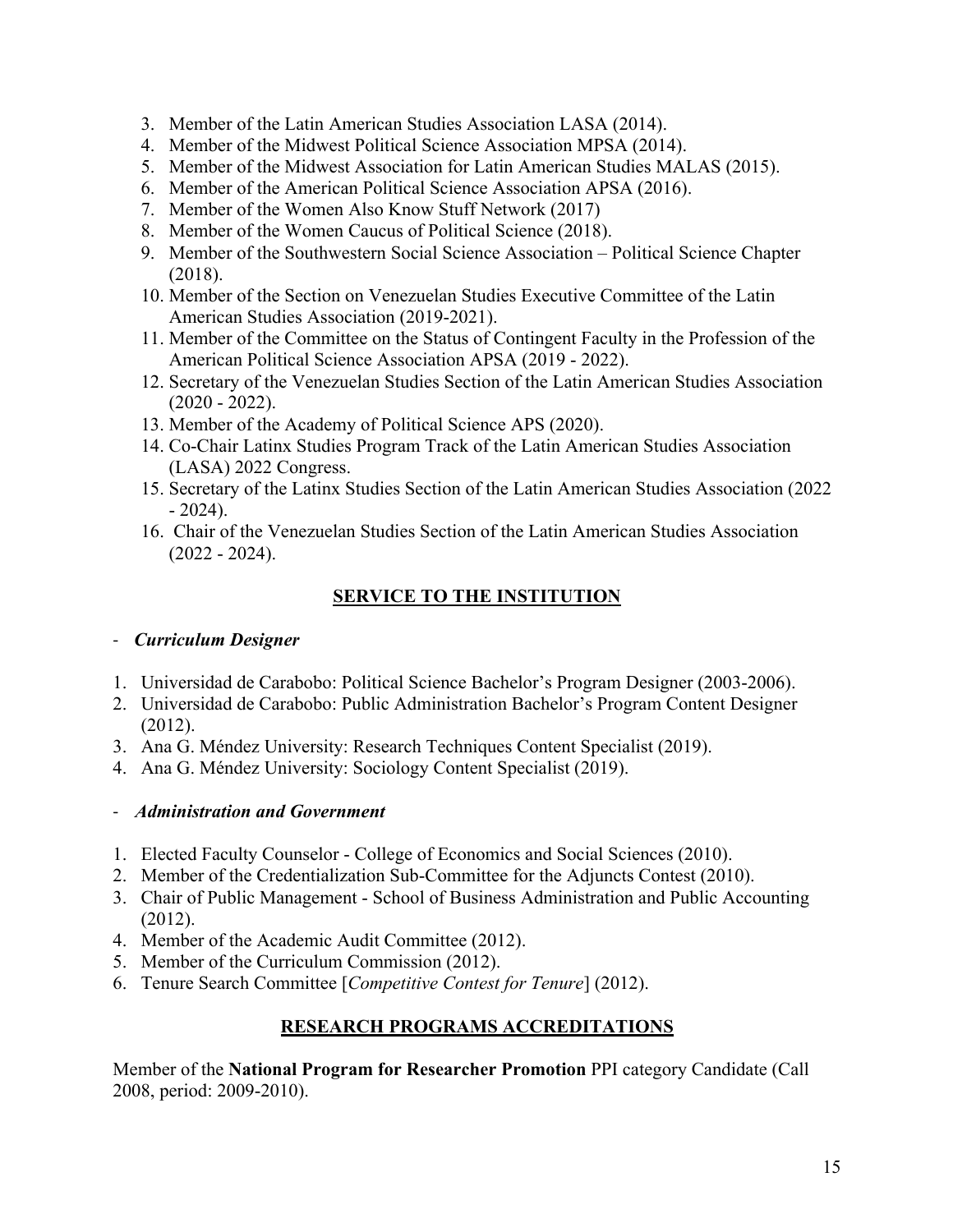Member of the **National Innovation and Research Stimulus Program** PEII Level A (2011- 2013).

Member of the **National Innovation and Research Stimulus Program** PEII Level B (2013- 2015).

Member of the **Program for the Classification and Stimulation of Researchers of the University of Carabobo** Level II (2014).

Member of the **National Innovation and Research Stimulus Program** PEII Level B (2015- 2017).

## **MEDIA APPEARANCES**

Audiovisual media: https://maripuerta.com/video-podcasts/

Printed media: https://maripuerta.com/op-ed-short-articles/ https://maripuerta.com/print-digital-media/

# **ACADEMIC ADVISING**

- *Dissertation Committee - Advisor*

Doctoral Dissertation Project: *Model of Evaluation of Citizen Participation Public Policy*. PhD in Economic and Social Sciences Program, College of Economics and Social Sciences, Universidad de Carabobo, Venezuela. 2017. **Candidate**: Jennys Andrea

- *Dissertation Committees*

Doctoral Dissertation: *Cambio político en Venezuela: 1988-2010*. **Author**: Jorge Millán. 2015.

Doctoral Dissertation: *Propuesta de un modelo gerencial estratégico socialmente responsable basado en el gobierno electrónico para la gestión de los gobiernos locales del estado Aragua*. **Candidate**: Andrés Peraza. 2014.

- *Graduate Thesis Advising*

Master's Thesis**:** Propuesta de un Programa de estrategias de evaluación para generar el cambio de la cultura organizacional del Personal Docente y Administrativo FCJP. Maestría en Ciencia Política y Administración Pública. Universidad de Carabobo. 10/29/2014. **Author**: Francisco Gelanzé.

## - *Graduate Theses Committee Member*

Master's Thesis: *Construcción de la nueva institucionalidad pública en la coyuntura política venezolana actual*. **Author**: Karine Martínez. 2015.

Master's Thesis: *La modalidad de liderazgo político mesiánico y su impacto en la democracia venezolana actual (2000-2009)*. **Author**: Maria Alexandra Escobar Millán. 2014.